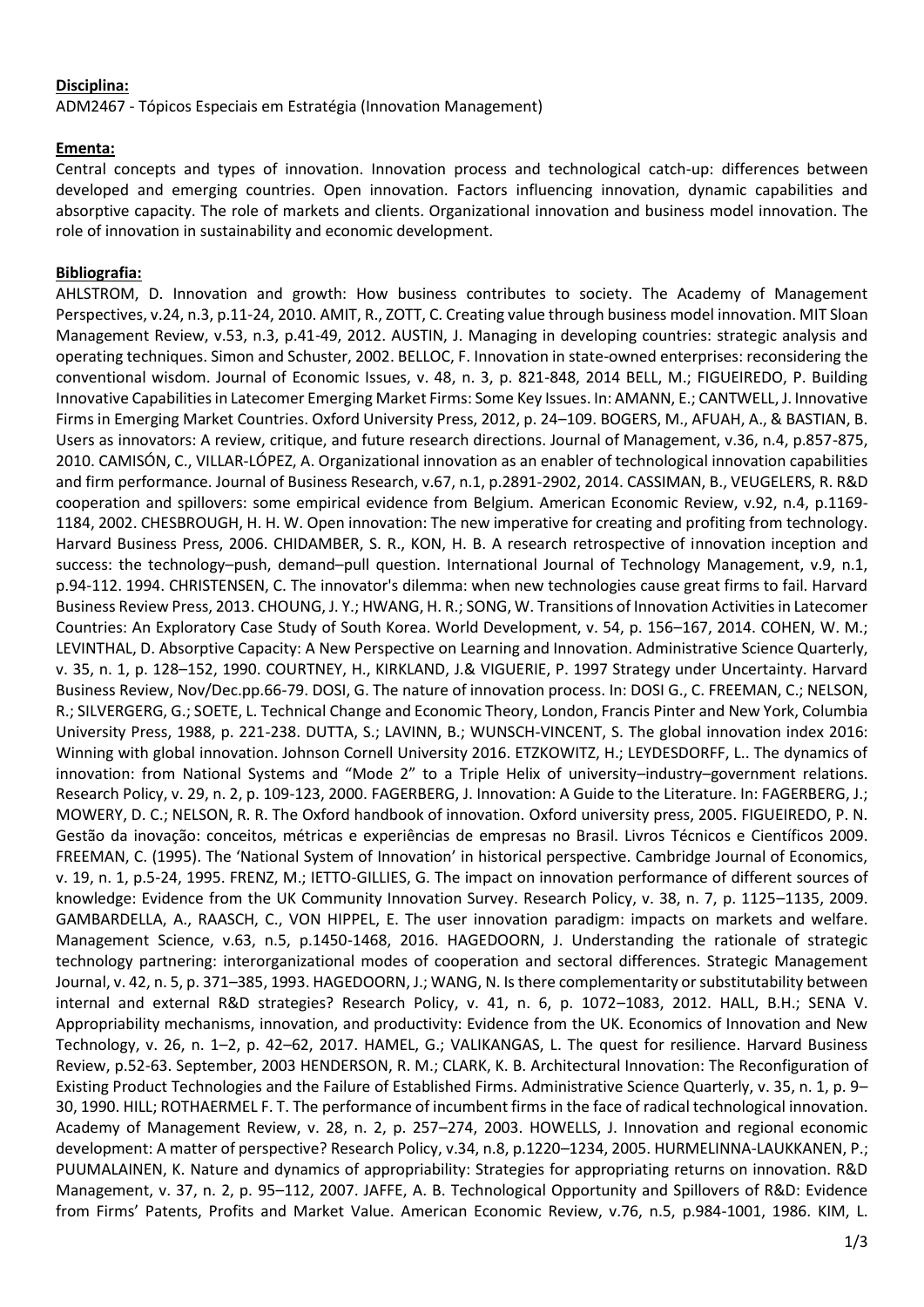Imitation to innovation: The dynamics of Korea's technological learning. Harvard Business Press, 1997. KIM, L. Crisis Construction and Organizational Learning: Capability Building in Catching-up at Hyundai Motor. Organization Science, v. 9, n. 4, p. 506–521, 1998. LAFORET, S. (2013). Organizational innovation outcomes in SMEs: Effects of age, size, and sector. Journal of World business, v.48, n., 4 p.490-502, 2013. LAM, A. Organizational Innovation. In: FAGERBERG, J.; MOWERY, D. C.; NELSON, R. R. The Oxford handbook of innovation. Oxford university press, 2005. LAURSEN, K.; SALTER, A. J. Open for innovation: The role of openness in explaining innovation performance among UK manufacturing firms. Strategic Management Journal, v. 27, n. 2, p. 131–150, 2006. LEONARD‐BARTON, D. Core capabilities and core rigidities: A paradox in managing new product development. Strategic Management Journal, v. 13, S1, p.111-125, 1992. MACEDO-SOARES, T. D. L., A., BARBOZA, T. S., PAULA, F. O. Absorptive Capacity, Alliance Portfolios and Innovation Performance: An Analytical Model Based on Bibliographic Research. Journal of Technology Management & Innovation, v. 11, n. 3, p. 21-32, 2016. MARCH, J. Exploration and exploitation in organizational learning. Organization Science, v. 2, n. 1, p. 71–87, 1991. MARKARD, J., RAVEN, R., TRUFFER, B. Sustainability transitions: An emerging field of research and its prospects. Research Policy, v.41, n.6, 955-967, 2012. MOUTINHO, R., AU-YONG-OLIVEIRA, M., COELHO, A., PIRES MANSO, J. (2015). The role of regional innovation systems (RIS) in translating R&D investments into economic and employment growth. Journal of Technology Management & Innovation, v.10, n.2, p.9-23, 2015. NELSON, R.; WINTER., S. An evolutionary theory of economic change. Harvard University Press, 2009. NEMET, G. F. Demand-pull, technology-push, and government-led incentives for nonincremental technical change. Research Policy, v.38, n.5, p.700-709, 2009 NIDUMOLU, R., PRAHALAD, C. K., RANGASWAMI, M. R. Why sustainability is now the key driver of innovation. Harvard Business Review, v.87, n.9, p.56- 64, 2009. OECD. Oslo Manual-Guidelines for Collecting and Interpreting Innovation Data. OECD, 2005. OZER, M.; ZHANG, W. The effects of geographic and network ties on exploitative and exploratory product innovation. Strategic Management Journal, v. 36, n. 7, p. 1105–1114, 2015. PAVITT, K. Sectoral patterns of technical change: Towards a taxonomy and a theory. Research Policy, v. 13, n. 6, p. 343–373, 1984. PAVITT, K. Innovation processes. In: FAGERBERG, J.; MOWERY, D. C.; NELSON, R. R. The Oxford handbook of innovation. Oxford university press, 2005. SAPPRASERT, K., & CLAUSEN, T. H. Organizational innovation and its effects. Industrial and Corporate Change, v.21, n.5, p.1283-1305, 2012. SCHILLING, M. A. Strategic Management of Technological Innovation. 5th edition. New York: McGraw-Hill Education, 2016. SMITH, K.H. Measuring innovation. In: FAGERBERG, J.; MOWERY, D. C.; NELSON, R. R. The Oxford handbook of innovation. Oxford university press, 2005. STAM, E.; WENNBERG, K. The roles of R&D in new firm growth. Small Business Economics, v. 33, n. 1, p. 77–89, 2009. TEECE, D. J. Profiting from technological innovation: Implications for integration, collaboration, licensing and public policy. Research Policy, v. 15, n. 6, p. 285–305, 1986. TEECE, D. J. Explicating dynamic capabilities: the nature and microfoundations of (sustainable) enterprise performance. Strategic Management Journal, v. 28, n. 13, p.1319-1350, 2007. TÕNURIST, P.; KARO, E. State owned enterprises as instruments of innovation policy. Annals of Public and Cooperative Economics, v. 87, n. 4, p. 623-648, 2016. UTTERBACK, J. M.; ABERNATHY, W. J. A dynamic model of process and product innovation. Omega, v. 3, n. 6, p. 639-656, 1975. WALSH, V. Invention and Innovation in the Chemical Industry: Demand-pull or Discovery-push? Research Policy, v.13, n.4, p.211-234, 1984. ZAHRA, S. A.; GEORGE, G. (2002). Absorptive capacity: A review, reconceptualization, and extension. Academy of Management Review, v. 27, n.2, p.185-203, 2002. BIBLIOGRAFIA DAS APRESENTAÇÕES ADAMS, R., JEANRENAUD, S., BESSANT, J., DENYER, D., OVERY, P. Sustainability-oriented innovation: a systematic review. International Journal of Management Reviews, v.18. n.2, p.180-205, 2016. ADES, C., FIGLIOLI, A., SBRAGIA, R., PORTO, G., ARY PLONSKI, G., CELADON, K. Implementing open innovation: The case of Natura, IBM and Siemens. Journal of Technology Management & Innovation, v. 8, p. 12-25, 2013 ANZOLA-ROMÁN, P., BAYONA-SÁEZ, C., GARCÍA-MARCO, T. Organizational innovation, internal R&D and externally sourced innovation practices: Effects on technological innovation outcomes. Journal of Business Research, v.91, p.233-247, 2018. CARAYANNIS, E. G., SINDAKIS, S., WALTER, C. Business model innovation as lever of organizational sustainability. The Journal of Technology Transfer, v.40, n.1, p.85-104., 2015. COSTANTINI, V., CRESPI, F., MARTINI, C., PENNACCHIO, L. Demand-pull and technology-push public support for eco-innovation: The case of the biofuels sector. Research Policy, v.44, n.3, p.577-595, 2015. DUTRÉNIT, G. Instability of the technology strategy and building of the first strategic capabilities in a large Mexican firm. Int. J. of Technology Management, v.36, n.1/2/3, p.43-61, 2006. ELKINGTON, J. Cannibals with forks: the triple bottom line of twenty-first century business. Capstone. 1997. FIGUEIREDO, P. N. Learning, capability accumulation and firms differences: evidence from latecomer steel. Industrial and Corporate Change, v. 12, n. 3, p. 607–643, 2003. FIGUEIREDO, P. N.; SILVEIRA, G.; SBRAGIA, R. Risk Sharing Partenerships with Suppliers: the Case of Embraer. Journal of Technological Management and Innovation, v. 3, n. 1, p. 27–37, 2008. GIULIANI, E.; BELL, M. The micro-determinants of meso-level learning and innovation: evidence from a Chilean wine cluster. Research Policy, v. 34, n. 1, p. 201 47– 68, 2005. HEIDENREICH, M. Innovation patterns and location of European low-and medium-technology industries. Research Policy, v.38, n.3, p.483-494, 2009. JOYCE, A., PAQUIN, R. L. The triple layered business model canvas: A tool to design more sustainable business models. Journal of Cleaner Production, v.135, p.1474-1486, 2016. LAZZARINI, S.